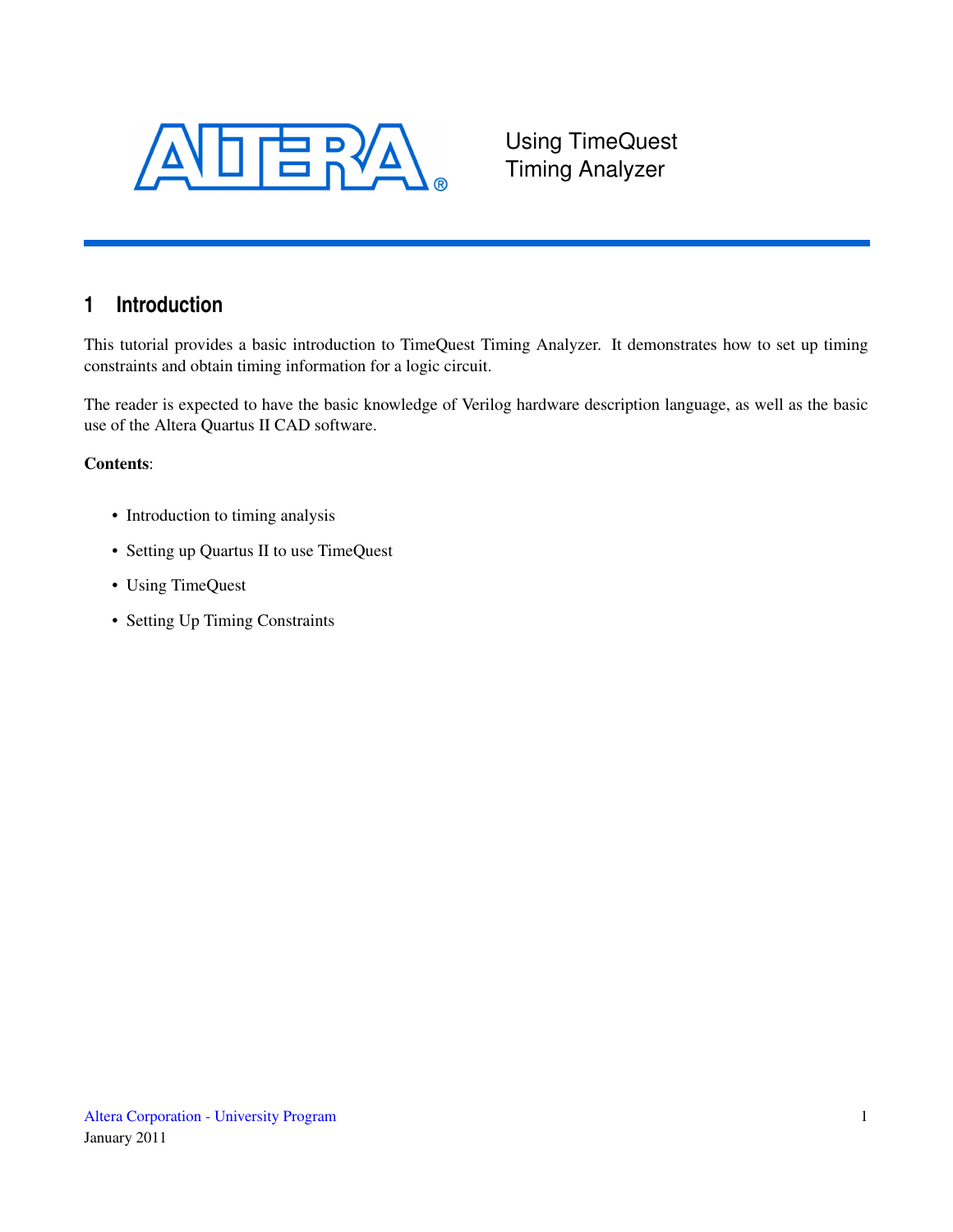### **2 Background**

Timing analysis is a process of analyzing delays in a logic circuit to determine the conditions under which the circuit operates reliably. These conditions include, but are not limited to, the maximum clock frequency  $(f_{max})$  for which the circuit will produce a correct output. A simple example of the maximum clock frequency computation is shown in Figure [1.](#page-1-0)



<span id="page-1-0"></span>Figure 1. A example for timing analysis.

longest path in the circuit. If we assume that the clock-to-Q and setup times for each flip-flop are 1 ns, and the delay 1 ns example, mp neps on the right-hand side. To operate correctly, the clock frequency is limited by the delay on the stored in the flip-flop on the right-hand side. To operate correctly, the clock frequency is limited by In this example, flip-flops on the left-hand side drive a combinational circuit that generates an output that is later in each gate is 1 ns, then the maximum clock frequency for this circuit is:

$$
f_{max} = \frac{1}{t_{cq} + 3 \times t_{and} + t_{su}} = \frac{1}{5 \text{ ns}} = 200 \text{ MHz}
$$

However, if a user requires the circuit to operate at a clock frequency of 250 MHz, the above solution is inadequate. The new circuit has  $f_{max}$  = 250 MHz and thus meets the required timing constraints. Design tools in the implementation of logic circuits. For example, the circuit in Figure [1](#page-1-0) shows an implementation of Computing *fmax* is a basic function of a timing analyzer. The timing analyzer can be used to guide Computer-Aided a 4-input function using 2-input AND gates. Without any timing requirements, the presented solution is acceptable. By placing timing constraints on the maximum clock frequency, it is possible to direct the CAD tools to seek an implementation that meets those constraints. As a result, the CAD tools may arrive at a solution shown in Figure [2.](#page-2-0)

In this tutorial, we demonstrate how to obtain timing information and how to set timing constraints using TimeQuest timing analyzer.

IMPORTANT: The example design provided with this tutorial contains exactly one clock signal. When multiple clock signals are present, the initial behavior of the analyzer differs slightly. We recommended that readers com-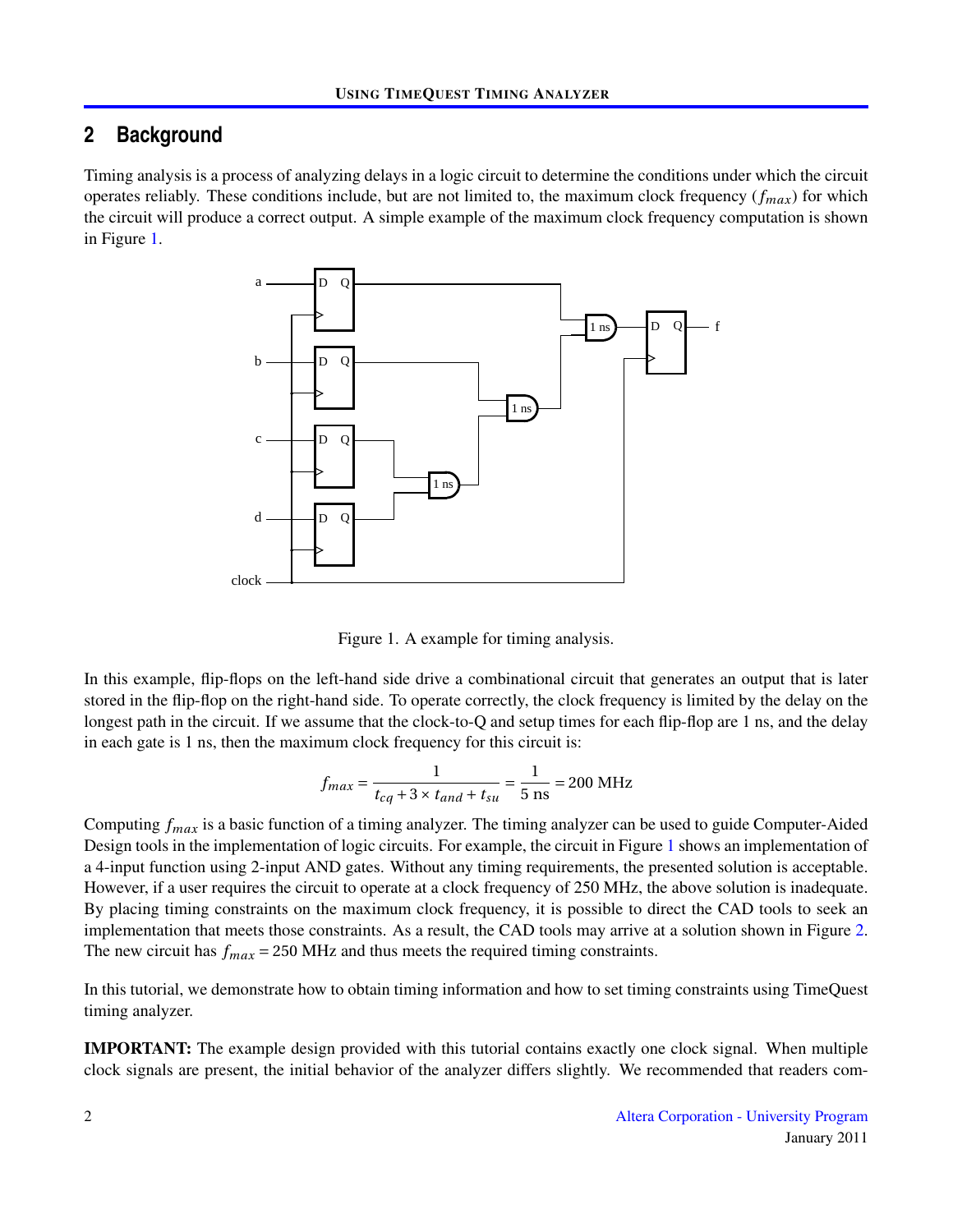

<span id="page-2-0"></span>Figure 2. Functionally equivalent circuit with a different logic structure.

plete the tutorial using the provided example design before proceeding to use TimeQuest on their own design. We elaborate on this issue in Section 6.

### **3 Design Example**

As an example we will use an adder that adds three 8-bit numbers and produces a sum output. The inputs are *A*, *B*, and *C*, which are stored in registers *reg\_A*, *reg\_B* and *reg\_C* at the positive edge of the *clock*. The three registers provide inputs to the adder, whose result is stored in the *reg\_sum* register. The output of the *reg\_sum* register drives the output port *sum*. The diagram of the circuit is shown in Figure [3.](#page-3-0)

The Verilog source code for the design is given in Figure [4.](#page-3-1) Note that the "synthesis keep" comment is included in this code. This comment is interpreted as a directive that instructs Quartus II software to retain the specified nodes in the final implementation of the circuit and keep their names as stated. This directive will allow us to refer to these nodes in the tutorial.

To begin the tutorial open the example project. It is available in the *add\_three\_numbers* directory provided with this tutorial.

Compile the example circuit to see the results of timing analysis. These results will be available in the compilation report, once the design is compiled. In this tutorial we will use the TimeQuest Graphical User Interface to inspect the timing analysis results.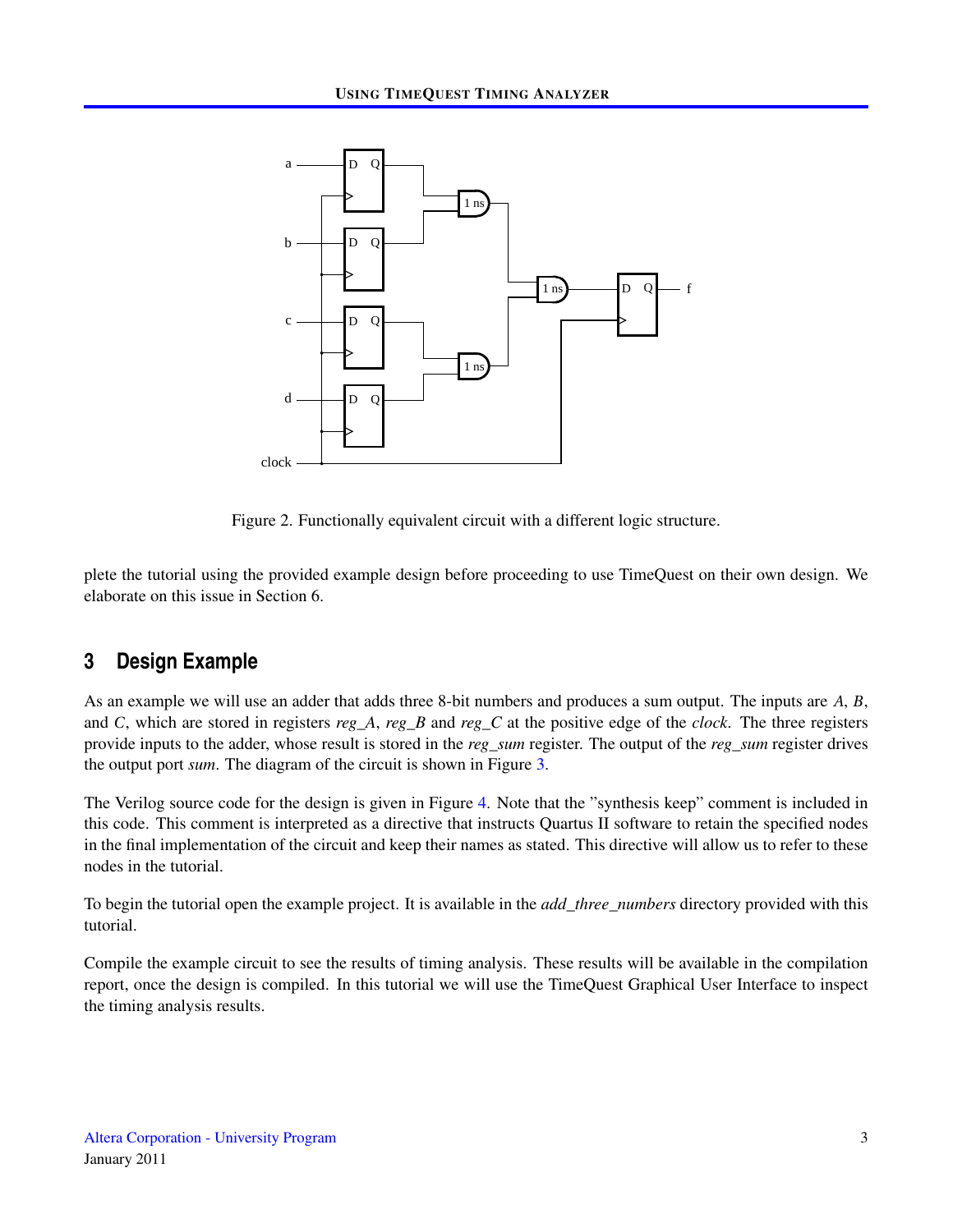

<span id="page-3-0"></span>Figure 3. Diagram of the example circuit.

| 1.  | <b>module</b> add_three_numbers(clock, A, B, C, sum); |
|-----|-------------------------------------------------------|
| 2.  | input clock;                                          |
| 3.  | input $[7:0]$ A,B,C;                                  |
| 4.  | output [9:0] sum;                                     |
| 5.  |                                                       |
| 6.  | reg [7:0] reg_A, reg_B, reg_C /* synthesis keep */;   |
| 7.  | reg [9:0] reg_sum /* synthesis keep */;               |
| 8.  |                                                       |
| 9.  | always @(posedge clock)                               |
| 10. | begin                                                 |
| 11. | $reg_A \leq A;$                                       |
| 12. | $reg_B \leq B$ ;                                      |
| 13. | $reg_C \leq C$ ;                                      |
| 14. | $reg\_sum \leq reg_A + reg_B + reg_C;$                |
| 15. | end                                                   |
| 16. | assign sum $=$ reg sum;                               |
| 17. | endmodule                                             |

<span id="page-3-1"></span>Figure 4. Verilog code for the example circuit.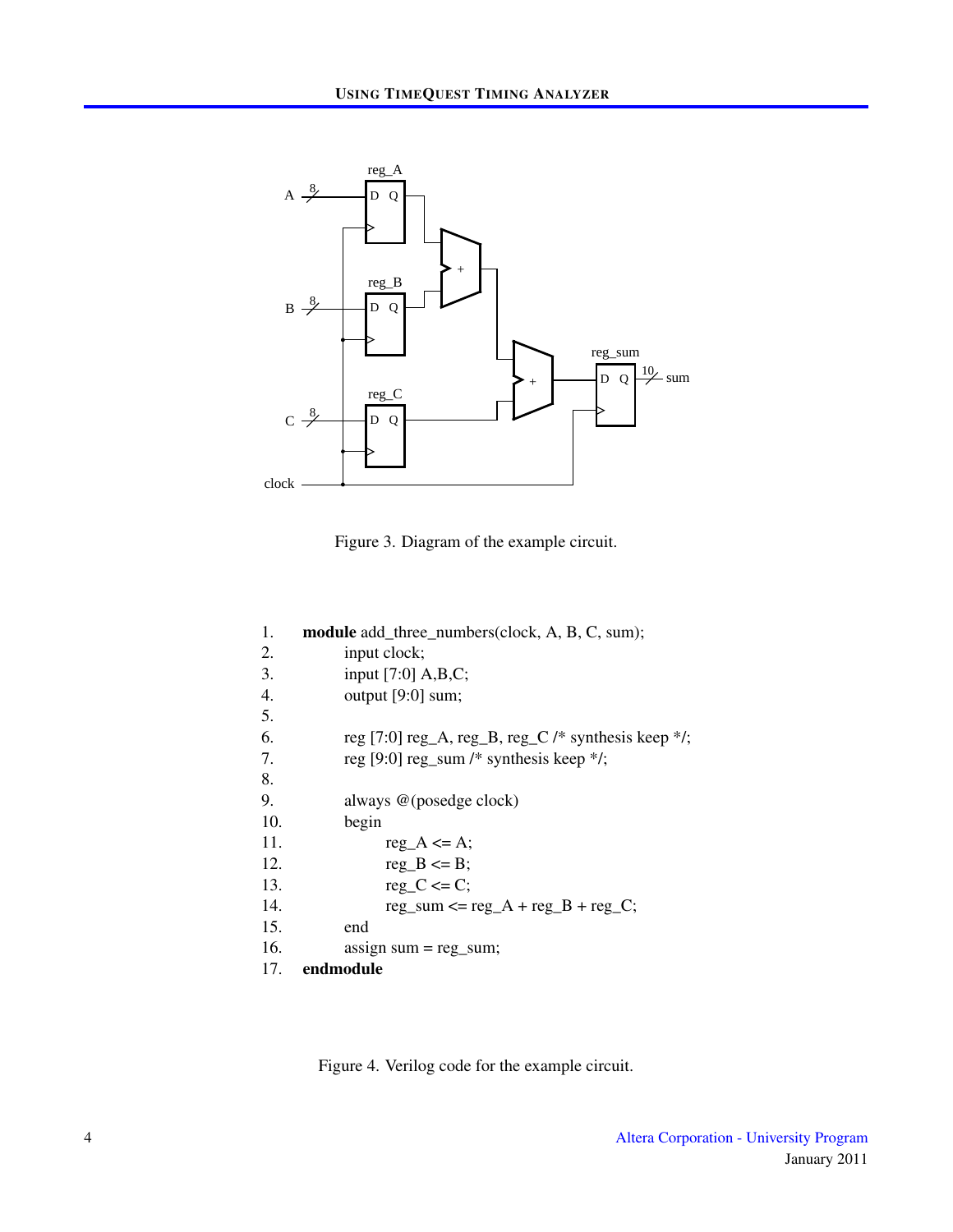## **4 Using TimeQuest**

To start TimeQuest, select Tools > TimeQuest Timing Analyzer from the main menu. The TimeQuest window, shown in Figure [5,](#page-4-0) will appear.

### **4.1 TimeQuest Graphical User Interface**



<span id="page-4-0"></span>Figure 5. TimeQuest window.

The TimeQuest window consists of several sections. They include the main menu at the top, the Report pane in the top-left corner, the Tasks pane on the left, the View pane on the right, and the Console display at the bottom of the window. The main menu is used to interact with the TimeQuest tool and issue commands. The Report pane contains any reports generated when using the tool, and the Tasks pane contains a sequence of actions that can be performed to obtain timing reports. The View pane hosts any windows that are opened, and initially contains a brief description of each part of the TimeQuest GUI. The Console window at the bottom provides access to a command line for TimeQuest.

We will focus on two of the panes, the Tasks and the Report panes, shown in Figure [6.](#page-5-0) The Tasks pane provides a sequence of common actions that can be taken to obtain timing data for a design. These tasks include creating a timing netlist, reading a timing constraints file, performing timing analysis, generating reports and saving a timing constraints file. The Report pane contains reports with detailed timing information about the design. These reports are generated using commands in the Tasks pane.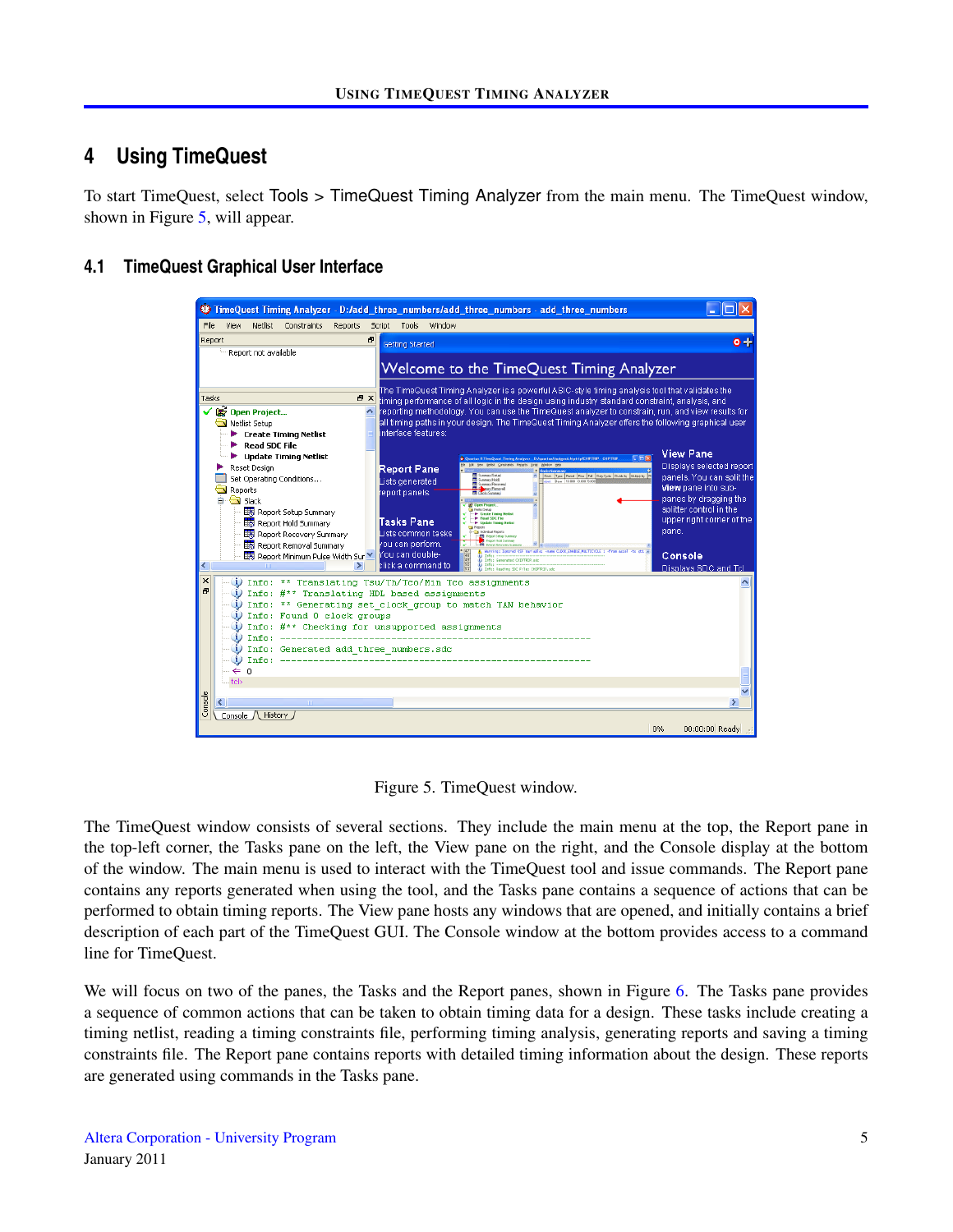

Figure 6. TimeQuest Tasks and Report Panes.

<span id="page-5-0"></span>To demonstrate how to use the timing analyzer, we go through a set of basic steps to obtain timing data for the example design. Begin by double-clicking the Create Timing Netlist command in the Tasks pane to create a timing netlist, which will be used to perform the analysis. Then double-click Read SDC File to instruct the analyzer to read a Synopsys Design Contraints (SDC) file and apply the constraints during analysis. Specifying the constraints enables the analyzer to determine which parts of the design will operate correctly and which will not. Initially, no constraints are specified and the default constraint of 1 GHz on the clock signal is applied automatically. Third, double-click the Update Timing Netlist command to use the specified constraints to determine which parts of the circuit fail to meet them. Once the timing netlist is updated, reports can be generated.

#### **4.2 Timing Analysis Reports**

To generate a report, double-click on a report name in the Tasks pane. For example, double-click on the Setup Summary report. This command will bring up a window in the view pane as shown in Figure [7.](#page-6-0)

The setup summary report shows a summary for each clock domain. The columns in the report include slack, and total negative slack (TNS), which together indicate how well the design meets setup constraints for each clock domain. In this case, given a 1 GHz frequency requirement, the design fails to meet the constraints because the longest path in the design is 2.497 ns too long (from the slack column). We can examine the timing data in more detail by right-clicking on the row with the given clock and selecting Report Timing... as shown in Figure [8.](#page-6-1)

Selecting this option opens a window shown in Figure [9.](#page-7-0) There are several fields in this window that help specify the data to be reported. The first field is the Clocks field, which specifies the types of paths that will be reported. More precisely, it specifies the clock signal that launches the data and the clock signal that latches the data in. For this example, choose the signal named clock for the To and From clock fields. This will limit the reporting to the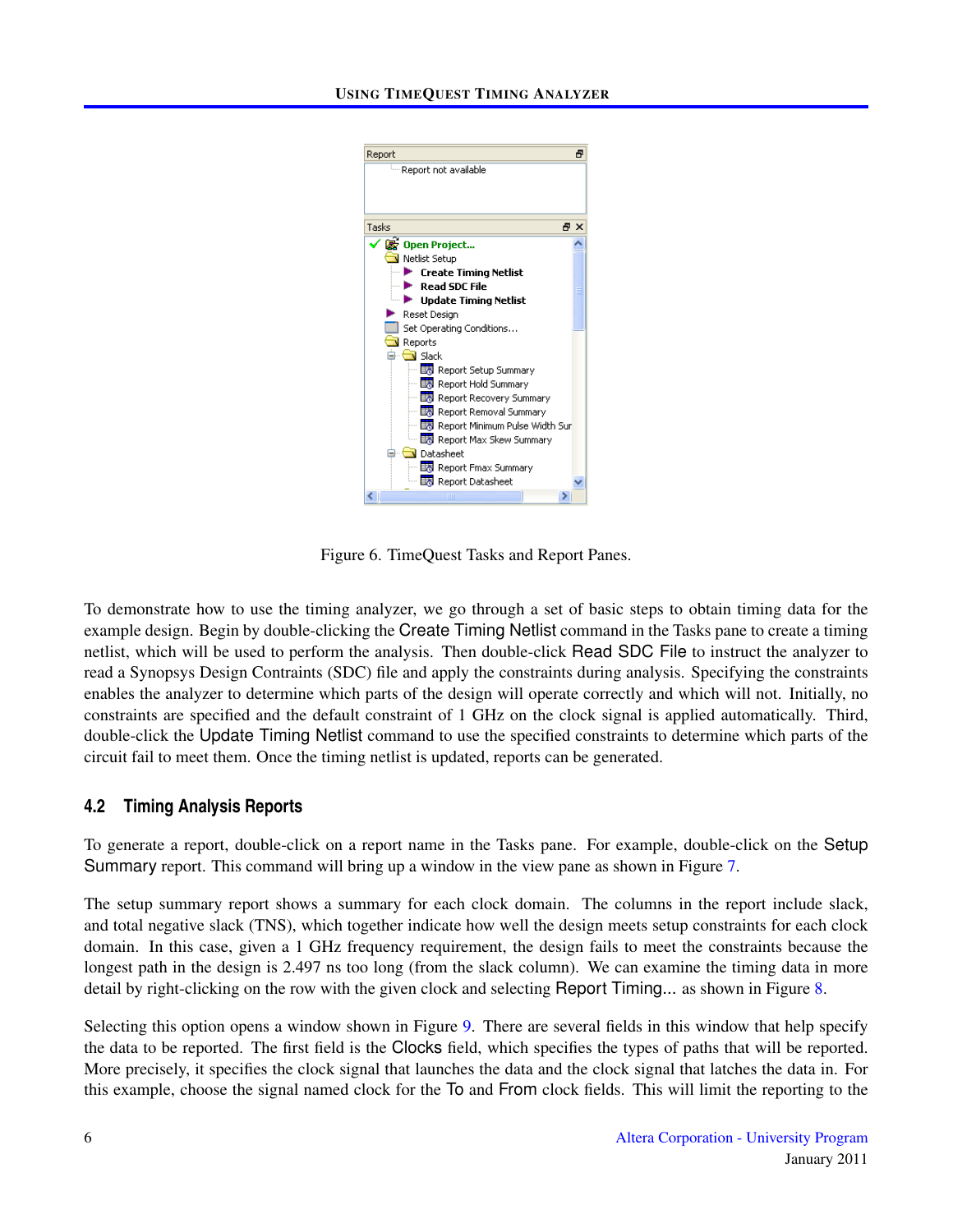

<span id="page-6-0"></span>Figure 7. Setup summary.

| Summary (Setup) |                    |                              |               |        |  |
|-----------------|--------------------|------------------------------|---------------|--------|--|
|                 | Clock              | Slack                        | End Point TNS |        |  |
| $\mathbf{1}$    | clock <sup>1</sup> | o poo                        | 20, 221       |        |  |
|                 |                    | Copy                         |               | Ctrl+C |  |
|                 |                    | Select All                   |               | Ctrl+A |  |
|                 |                    | <b>Lindo Sort</b>            |               |        |  |
|                 |                    | Create Setup Slack Histogram |               |        |  |
|                 |                    | Report Timing                |               |        |  |

<span id="page-6-1"></span>Figure 8. Pop-up menu to generate a detailed timing report.

register-to-register paths only.

The next field is the Targets field. The Targets field further refines the report by focusing only on certain paths in the design. We can specify the starting and the ending point of the paths of interest by filling the From and To fields. In addition, we can look at only the paths that pass through certain nodes in the design. For this example, we leave these fields blank to indicate that every path should be taken into account for the report.

The next two fields are the Analysis type and Paths fields. The Analysis type field specifies if the report should contain setup, hold, recovery, or removal information. Each of these analyses looks for distinct timing characteristics in your design. For example, the setup analysis determines if the data arrives at a flip-flop sufficiently early for the flip-flop to store it reliably, given a clock period. On the other hand, the hold analysis determines if the data input at any given flip-flop remains stable after the positive edge of the clock long enough for the data to be stored in a flip-flop reliably. The Paths field specifies the maximum number of paths to be reported and the maximum slack required for a path to be included in the report. For this example, choose the type of analysis to be Setup and select 10 paths to be reported. This will generate a setup analysis report and show 10 paths with largest negative slack (the paths that violate the constraint the most).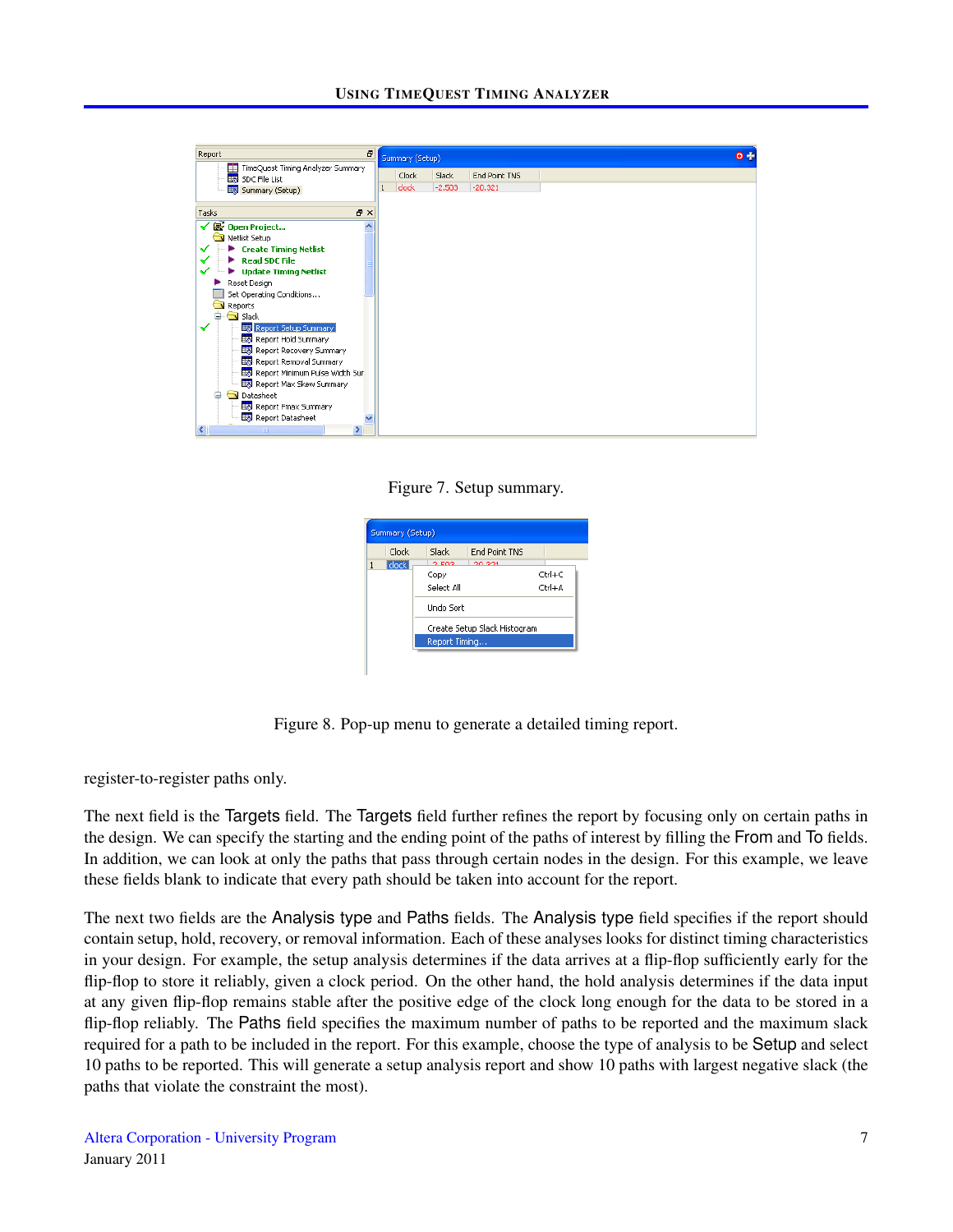| <b>B</b> Report Timing                                                                  |                                                                                                                                        |  |  |  |  |  |  |
|-----------------------------------------------------------------------------------------|----------------------------------------------------------------------------------------------------------------------------------------|--|--|--|--|--|--|
| Clocks<br>From clock:                                                                   |                                                                                                                                        |  |  |  |  |  |  |
| To clock:<br>clock                                                                      | Ÿ                                                                                                                                      |  |  |  |  |  |  |
| Targets<br>From:                                                                        | $\ddot{\phantom{a}}$                                                                                                                   |  |  |  |  |  |  |
| Through:<br>To:                                                                         | <br>$\ddot{\phantom{a}}$                                                                                                               |  |  |  |  |  |  |
| Paths<br>Analysis type<br>⊙ Setup<br>$\bigcirc$ Hold<br>◯ Recovery<br>$\bigcap$ Removal | Report number of paths:<br>10<br>Maximum number of paths per endpoint:<br>Maximum slack limit:<br>ns.<br>Pairs only                    |  |  |  |  |  |  |
| Output<br>Dehall level:                                                                 | Set Default<br>Full path<br>$\checkmark$<br>Show routing                                                                               |  |  |  |  |  |  |
| Report panel name:<br>File name:                                                        | Setup: clock<br>.                                                                                                                      |  |  |  |  |  |  |
|                                                                                         | File options<br>Open<br>O Overwrite Append                                                                                             |  |  |  |  |  |  |
| Console                                                                                 |                                                                                                                                        |  |  |  |  |  |  |
| $-629$                                                                                  | Td command: iming -to_clock { clock } -setup -npaths 10 -detail full_path -panel_name {Setup: clock}<br>Report Timing<br>Close<br>Help |  |  |  |  |  |  |

<span id="page-7-0"></span>Figure 9. Timing report generation window.

The next set of fields specify the Output format and the level of detail in the report. The output could be to a window or a file. Set the Detail level to Path Only, then set the output to a window by checking the Report panel name check box (and not the File name check box). The window should be named Setup: clock by default, and that name will identify the report in the report pane.

Finally, the last field is the Tcl command field. This field shows a command that will be executed to generate the requested report. You do not need to edit this field. Press the Report Timing button to generate and display the report shown in Figure [10.](#page-8-0)

The timing report in Figure [10](#page-8-0) consists of three sections. The top part of the report contains a list of paths, including timing information. In particular, the column called slack shows the difference between the time a signal is required to arrive at a destination FF, as per the desired clock period, and the actual arrival time. When the slack is negative, the path takes too long to compute, and the timing is considered to violate the clock constraint. In this example, the desired clock period was 1ns, and one of the paths in the circuit exceeded this constraint by 2.503ns. The timing analysis details for a given path can be displayed in the two panes at the bottom of the report by clicking on one of the paths in the report, as shown in Figure [10.](#page-8-0)

The bottom two sections of the report consist of identical sets of tabs. The tabs show path summary, statistics, data path, and waveforms. The left-hand side shows a set of components through which the path travels, including the delays along the way, while the right-hand side shows the waveform that explains how the timing violation occurred.

The waveform display is a useful tool in understanding the timing of a circuit. It includes both data delays on a given path as well as clock delays to source and destination registers. At a glance, the information provided in the waveform is comprehensive to experts, but may not be as intuitive to others. This is because the timing information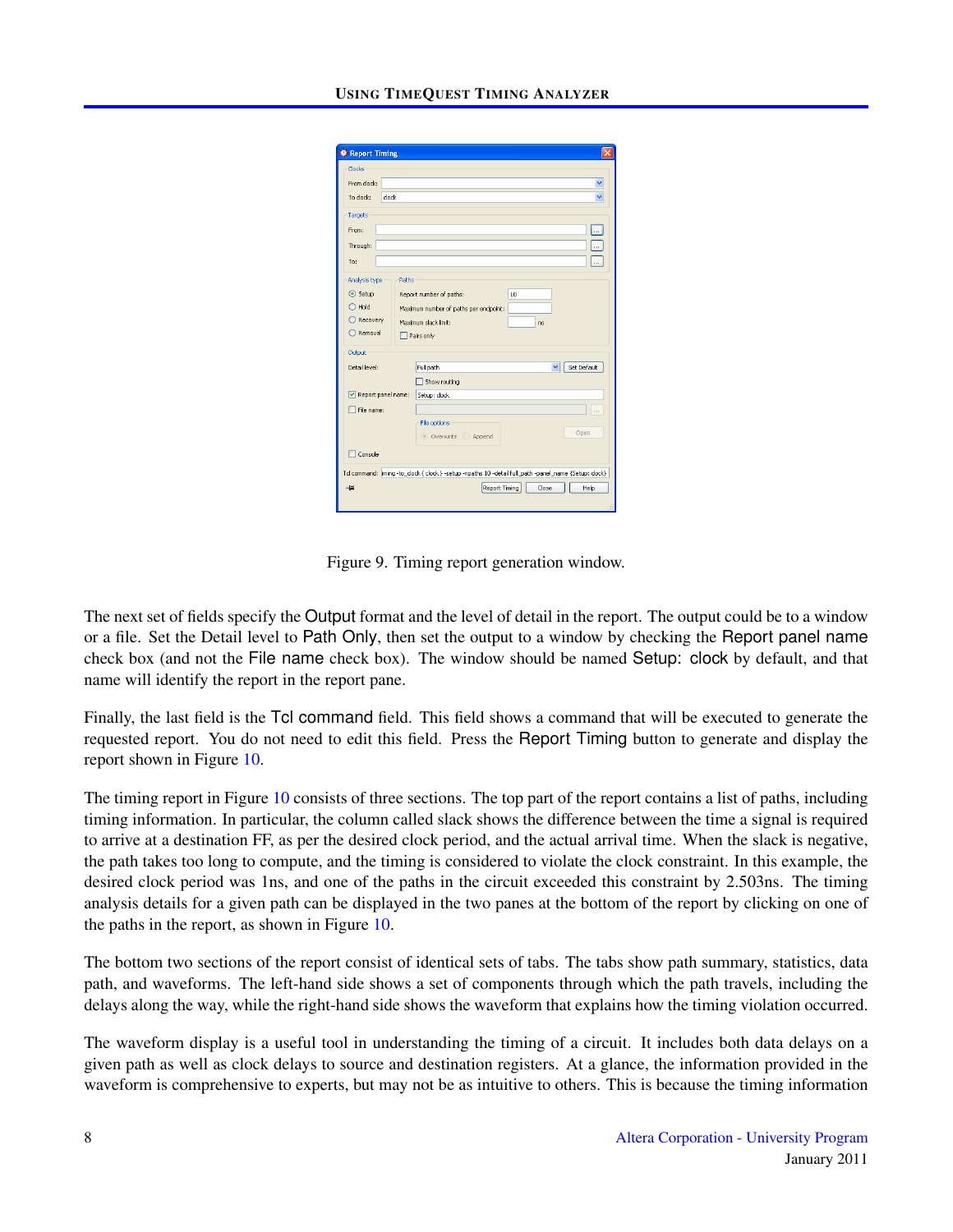| Setup: clock                        |                                           |                   |                        |            |                                |                       |                                           |                   |                       | $0 +$                   |
|-------------------------------------|-------------------------------------------|-------------------|------------------------|------------|--------------------------------|-----------------------|-------------------------------------------|-------------------|-----------------------|-------------------------|
| Command Info                        |                                           | Summary of Paths  |                        |            |                                |                       |                                           |                   |                       |                         |
| Slack                               | From Node                                 |                   | To Node                |            | Launch Clock                   | Latch Clock           | Relationship                              | Clock Skew        | Data Delay            | 스                       |
| $-2,503$<br>1                       | rea B[0]                                  |                   | rea_sum[9]             |            | clock                          | clock                 | 1.000                                     | $-0.002$          | 3.537                 | E                       |
| $\overline{\mathbf{c}}$<br>$-2.502$ | reg B[0]                                  |                   | reg_sum[9]             |            | clock                          | clock                 | 1,000                                     | $-0.002$          | 3.536                 |                         |
| $-2,500$<br>3                       | rea B[0]                                  |                   | req sum[9]             |            | clock                          | clock                 | 1.000                                     | $-0.002$          | 3.534                 |                         |
| $\overline{4}$<br>$-2.498$          | reg B[0]                                  |                   | reg_sum[9]             |            | clock                          | clock                 | 1,000                                     | $-0.002$          | 3.532                 |                         |
| 5<br>$-2,468$                       | reg B[0]                                  |                   | rea sum[9]             |            | clock                          | clock                 | 1,000                                     | $-0.002$          | 3.502                 | $\overline{\mathbf{v}}$ |
|                                     | Path #1: Setup slack is -2.503 (VIOLATED) |                   |                        |            |                                |                       | Path #1: Setup slack is -2.503 (VIOLATED) |                   |                       |                         |
| Path Summary                        |                                           | <b>Statistics</b> | Data Path              |            | <b>Waveform</b>                |                       | Path Summary                              | <b>Statistics</b> | Waveform<br>Data Path |                         |
| Data Arrival Path                   |                                           |                   |                        |            |                                |                       |                                           |                   |                       |                         |
|                                     |                                           |                   |                        |            |                                |                       |                                           |                   |                       |                         |
| Total                               |                                           | Incr              | <b>RF</b>              | Type       | Fanout                         | ۸<br>Location         |                                           |                   |                       |                         |
| $\mathbf{1}$                        | 0.000                                     | 0.000             |                        |            |                                |                       |                                           |                   |                       |                         |
| $\overline{c}$<br>$-2.669$          |                                           | 2.669             |                        |            |                                |                       |                                           |                   |                       |                         |
| 3                                   | 2.669                                     | 2.669             | R.                     |            |                                |                       | Launch Clock Launch                       |                   |                       |                         |
| $\overline{\mathbf{4}}$<br>■ 6.206  |                                           | 3.537             |                        |            |                                |                       |                                           |                   |                       |                         |
| 5                                   | 2.919                                     | 0.250             |                        | uTco       | $\mathbf{1}$                   | LCFF X36              |                                           | $1.0$ ns          |                       |                         |
| 6<br>$\overline{7}$                 | 2.919<br>3.429                            | 0.000<br>0.510    | <b>RR</b><br><b>RR</b> | CELL<br>IC | $\mathbf{1}$<br>$\overline{c}$ | LCFF X36<br>LCCOMB X: | Setup Relationship                        |                   |                       |                         |
| 8                                   | 3.843                                     | 0.414             | <b>RR</b>              | CELL       | $\mathbf{1}$                   | LCCOMB X:             |                                           |                   |                       |                         |
| 9                                   | 3.843                                     | 0.000             | RR.                    | IC         | $\overline{\mathbf{c}}$        | LCCOMB X              | Latch Clock                               | Latch             |                       |                         |
| $\overline{10}$                     | 0.014                                     | 0.021             | n=                     | 2001       | $\bullet$                      | LCCAMB V-             |                                           |                   |                       |                         |
| $\left\langle \right\rangle$        |                                           | III.              |                        |            |                                | ×.                    |                                           |                   |                       |                         |
|                                     | <b>Data Required Path</b>                 |                   |                        |            |                                |                       | Data Arrival                              |                   |                       |                         |
| Total                               |                                           | Incr              | <b>RF</b>              | Type       | Fanout                         | Location              |                                           |                   |                       |                         |
| $-1.000$<br>$\mathbf{1}$            |                                           | 1.000             |                        |            |                                |                       | Clock Delay                               | 2.669 ns          |                       |                         |
| $\overline{c}$<br>■ 3.667           |                                           | 2.667             |                        |            |                                |                       |                                           |                   |                       |                         |
| 3                                   | 3.667                                     | 2.667             | R.                     |            |                                |                       |                                           |                   |                       | 31537 ns                |
| $\overline{4}$                      | 3.703                                     | 0.036             |                        | uTsu       | 1                              | LCFF X35 Y33          | Data Delay                                |                   |                       |                         |
|                                     |                                           |                   |                        |            |                                |                       |                                           |                   |                       |                         |
|                                     |                                           |                   |                        |            |                                |                       | Slack                                     |                   |                       | $-2,503$ ns             |
|                                     |                                           |                   |                        |            |                                |                       |                                           |                   |                       |                         |
|                                     |                                           |                   |                        |            |                                |                       |                                           |                   |                       |                         |
| $\leq$                              |                                           | IIII.             |                        |            |                                | $\rightarrow$         | Data Required                             |                   |                       |                         |

<span id="page-8-0"></span>Figure 10. Detailed setup time information for a given register-to-register path.

is shown with respect to the time when inputs appear at the input pin to an FPGA device. For example, the clock signal shown in the first line is the signal at the pin of the device, and it arrives at the clock input of the source flip-flop later. In Figure [11](#page-9-0) we show how to interpret the waveform information presented in Figure [10.](#page-8-0)

In the figure, the first three waveforms show the clock signals for the source and destination flop-flops, along with a timing requirement - in this case 1ns. The launch and latch edges of each clock are indicated by thick lines. The next two waveforms in the figure show the same clock signals as they appear at the clock inputs of source and destination flip-flops, with the launch and latch clock edges indicated appropriately. These two waveforms show the actual time the data will be launched from and stored in flip-flops. Note that the Launch Clock at Source FF and Latch Clock at Destination FF waveforms in Figure [11](#page-9-0) are shown for this explanation, but are not part of the screenshot in Figure [10.](#page-8-0) The Clock Delay in Figure [10](#page-8-0) represents the time between the launch/latch edges at the pin of the device and at the clock inputs of the source/destination flip-flops.

The next two waveforms, Data Arrival and Data Delay, show the time it will take a signal to propagate from source to destination. Notice that Data Delay is measured from the positive edge of the clock named Launch Clock at Source FF. The second last waveform, called Data Required indicates the time when the data should have arrived at the destination flip-flop to be stored correctly, including the setup time (*uTsu*) shown in the last line.

From the diagram we see that the time the data arrives at its destination is after the time it is required to arrive if it is to meet the timing constraint. Thus, the timing constraint is violated. To indicate this, a negative slack value is shown to indicate by how much the timing constraint is violated. In contrast, a timing constraint that is satisfied has a positive slack value.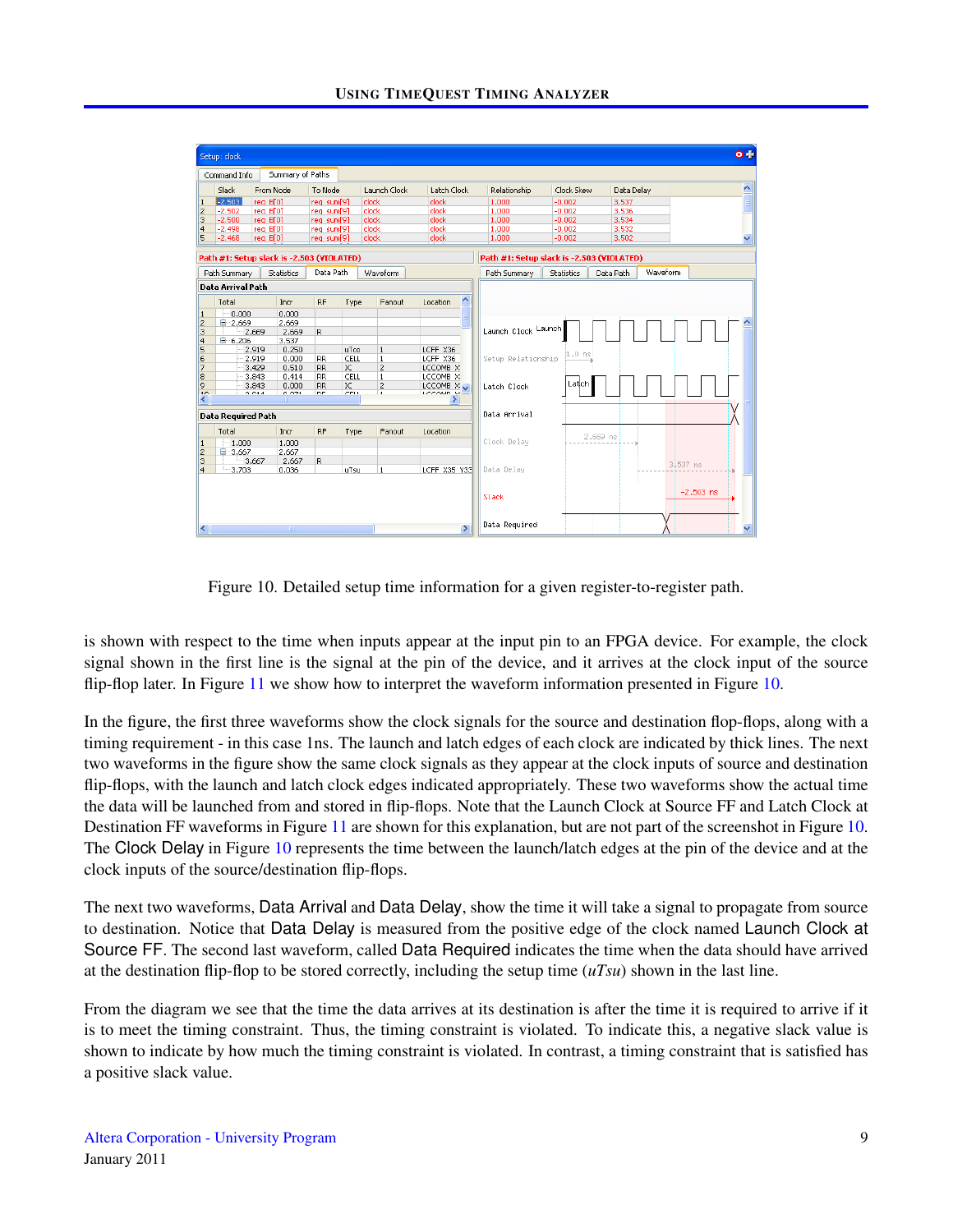

<span id="page-9-0"></span>Figure 11. Interpreting setup time information for a given register-to-register path.

### **4.3 Setting Up Timing Constraints for a Design**

TimeQuest provides a way to specify timing constraints to be included in the next compilation of your design through the Constraints menu. To assign a clock constraint, select Create Clock... from the Constraint menu. A window shown in Figure [12](#page-9-1) will appear.

| Create Clock                                             |                |           |      |     |        |               |
|----------------------------------------------------------|----------------|-----------|------|-----|--------|---------------|
| Clock name:                                              | clock          |           |      |     |        |               |
| Period:                                                  | $\overline{4}$ | <b>ns</b> |      |     |        |               |
| Waveform edges                                           |                |           |      |     |        |               |
| Rising:                                                  | <b>ns</b>      |           |      |     |        |               |
| Falling:                                                 | ns             |           | 0.00 |     | 2.00   | 4.00          |
| Targets:                                                 | clock          |           |      |     |        |               |
| create_clock -name clock -period 4 clock<br>SDC command: |                |           |      |     |        |               |
|                                                          |                |           |      | Run | Cancel | Help<br>$-11$ |

<span id="page-9-1"></span>Figure 12. TimeQuest window to create a clock constraint.

In the window, the constraint on the clock signal can be specified. To do this give the clock constraint a name (for example, the name of the clock for which constraints are specified) in the top field. Then, specify the clock period to be 4ns in the field below. The next two fields define the time at which the clock changes from 0 to 1 and 1 to 0.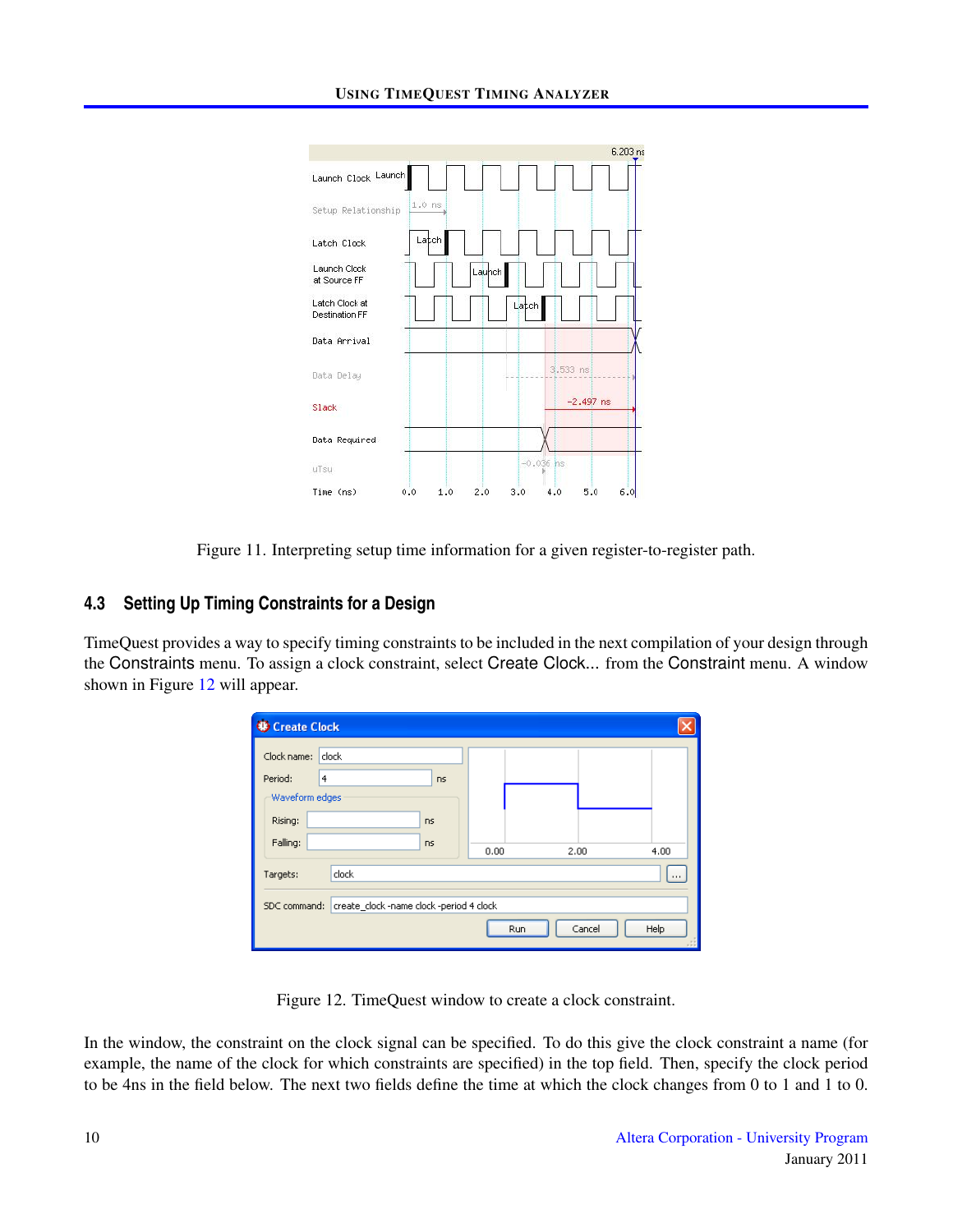Leave these fields empty to indicate that the rising edge of the clock should appear at time 0, and a falling edge at one half of the clock period. Finally, specify the Targets field to be *clock* as shown in the figure, to indicate that the given constraint is for the clock signal named *clock*. Then press the Run button to apply the constraint and save the constraints file into example.sdc file, by double-clicking on the Write SDC File... task as shown in Figure [13.](#page-10-0)

<span id="page-10-0"></span>

Figure 13. Saving a constraints file.

Once the constraints file is saved, it can be used by Quartus II when compiling a project. This is done by adding the example.sdc file to the TimeQuest timing analyzer settings as shown in Figure [14.](#page-11-0) Once the constraint file is added, recompile the project and open up the setup summary report, as before, in TimeQuest. You will now notice that the timing constraint is met.

### **5 Regarding Designs with Multiple Clock Signals**

TimeQuest is capable of analyzing circuits that contain multiple clocks. This includes cases where the designer used several clocks, or clock signals were automatically to support features such as the SignalTap II Logic Analyzer or a JTAG interface. Should the reader work with such designs, it is important to note that the initial experience with TimeQuest may differ from that described above. In designs with multiple clocks, it is important to apply constraints to each clock before performing timing analysis. Doing so will make the analyzer provide the same reports as described in previous sections.

### **6 Conclusion**

This tutorial demonstrated the basic use of the TimeQuest timing analyzer. While the descriptions of timing analysis and setting up timing constraints were limited to clock constraints in a simple circuit, TimeQuest provides even more powerful tools to specify timing constraints for larger and more complex designs.